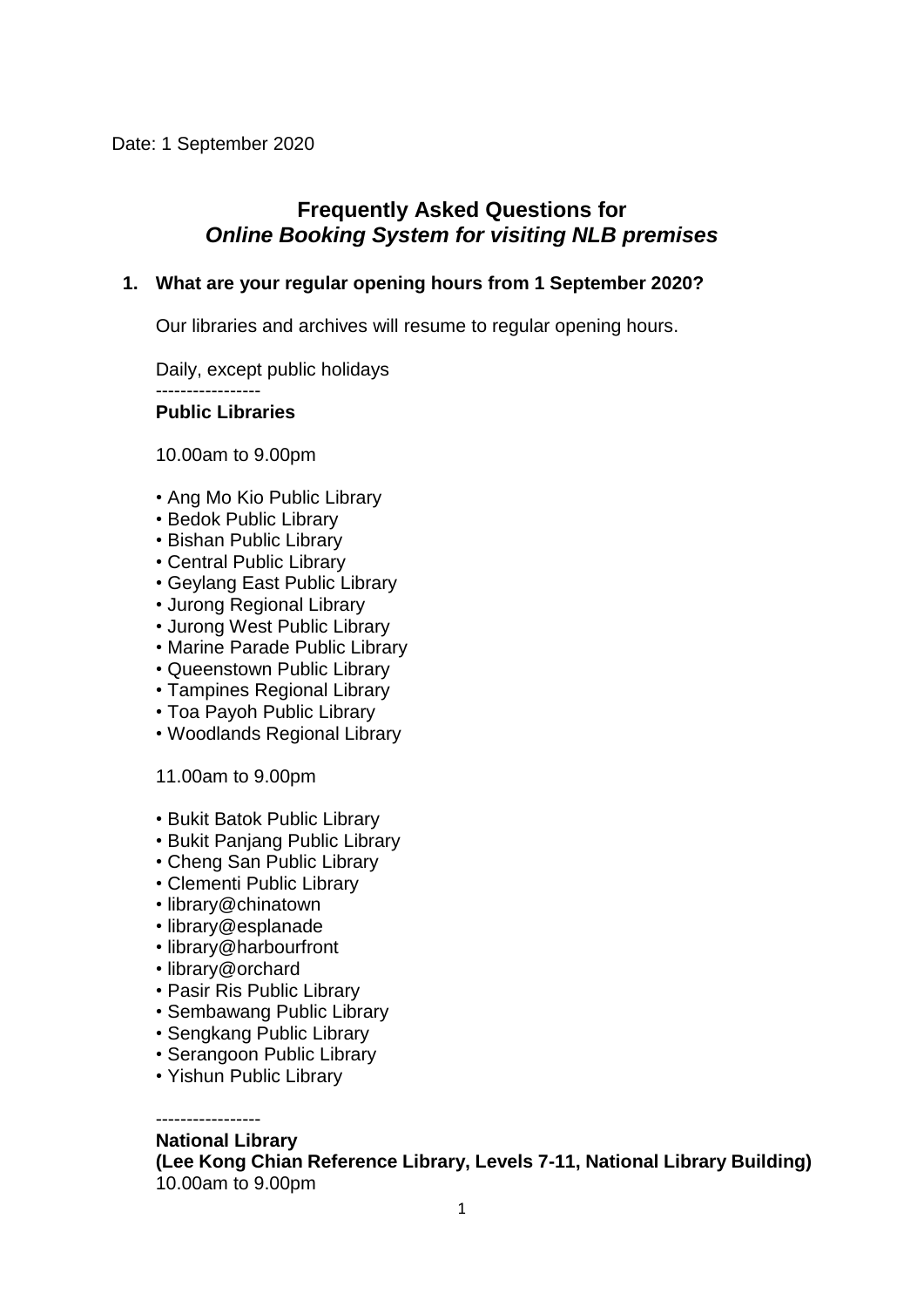-----------------

-----------------

**National Archives of Singapore – Archives Reading Room.** 10.00am to 9.00pm

Daily, except Mondays

### **Former Ford Factory**

9.00am to 5.30pm

**2. What are the opening hours of The LLiBrary at the Lifelong Learning Institute?** 

As a library run in partnership with SkillsFuture Singapore, The LLiBrary will continue to operate with reduced operating hours of  $\ddot{\text{8.30am}} - 6.00 \text{pm}$ . The LLiBrary is open daily except Sundays & public holidays.

#### **3. What are the timeslots available for booking?**

Please see the table below for the timeslots available daily. Whenever each of these timeslots are fully booked, they will appear as "Fully Booked" on the booking system. Past timeslots on the same day will appear as "Not Applicable".

## **Timeslots Available for Booking**

#### **All public libraries**

Every half an hour, in 30-minute time blocks.

For example, 10:00 AM – 10:30 AM, 10:30 AM – 11:00 AM, 11:00 AM – 11:30 AM.

Last slot at 08:30PM.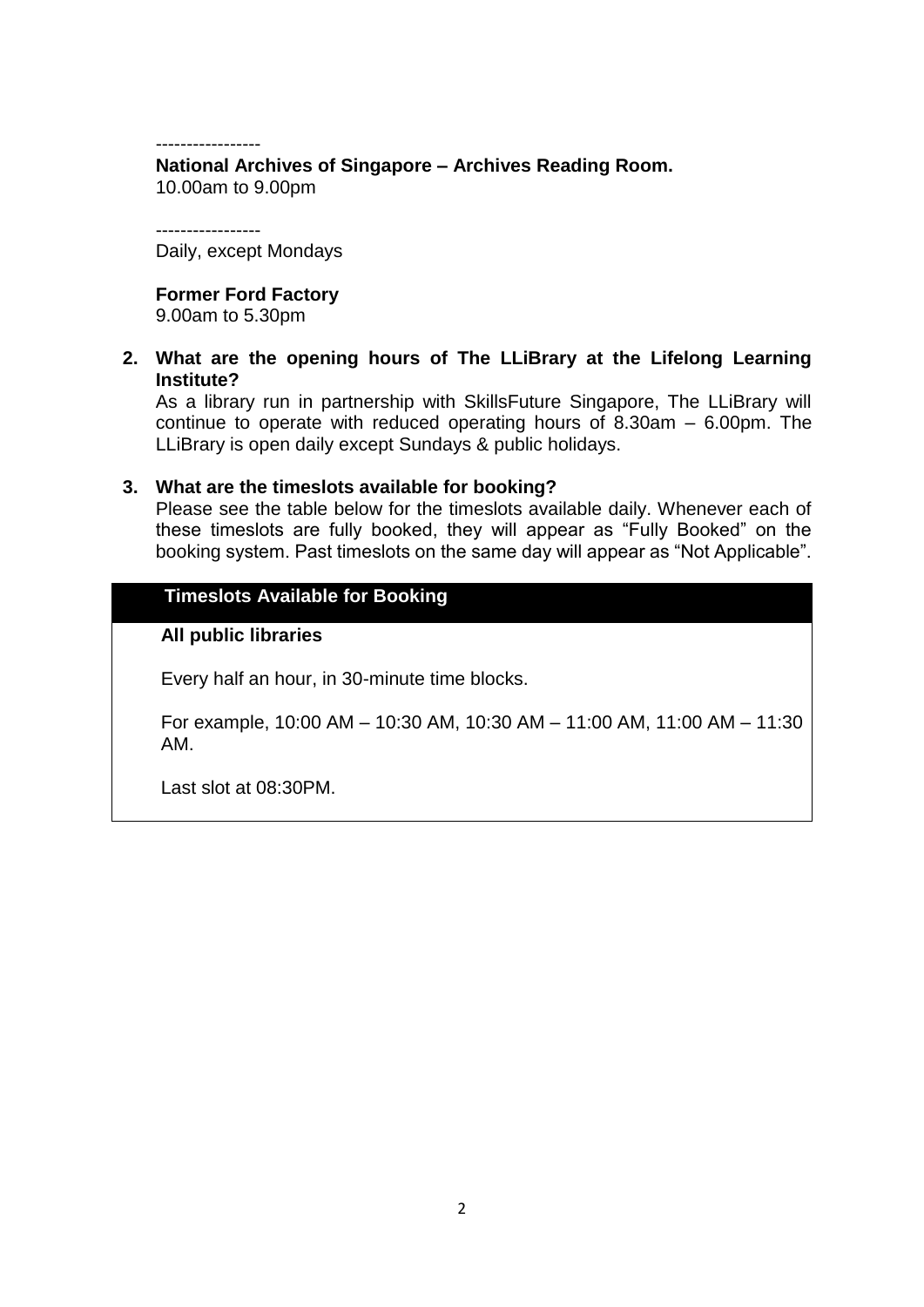## **Timeslots Available for Booking**

# **National Library Singapore (Lee Kong Chian Reference Library, Levels 7-11, National Library Building)**

Each session is two-hours and four time slots will be available:

- $\bullet$  10:00 AM 12:00 PM
- $\bullet$  12:30 PM 02:30 PM
- 03:00 PM 05:00 PM
- 05:30PM 07:30PM (library closes at 9.00pm)

# **Bloomberg Terminal (Level 8)**

• Every hour, in 60-minute time blocks. Last slot at 08:00 PM.

## **National Archives of Singapore Building (Archives Reading Room)**

Four time slots will be available:

- $\bullet$  10:00 AM 12:45 PM
- 12:45 PM 03:30 PM
- 03:30 PM 06:15 PM
- 06:15 PM 09:00 PM

### **Former Ford Factory**

Six time slots will be available:

- $\bullet$  09:00 AM 10:25 AM
- $\bullet$  10:25 AM 11:50 AM
- 11:50 PM 01:15 PM
- $\bullet$  01:15 PM 02:40 PM
- $\bullet$  02:40 PM 04:05 PM
- 04:05 PM 05:30 PM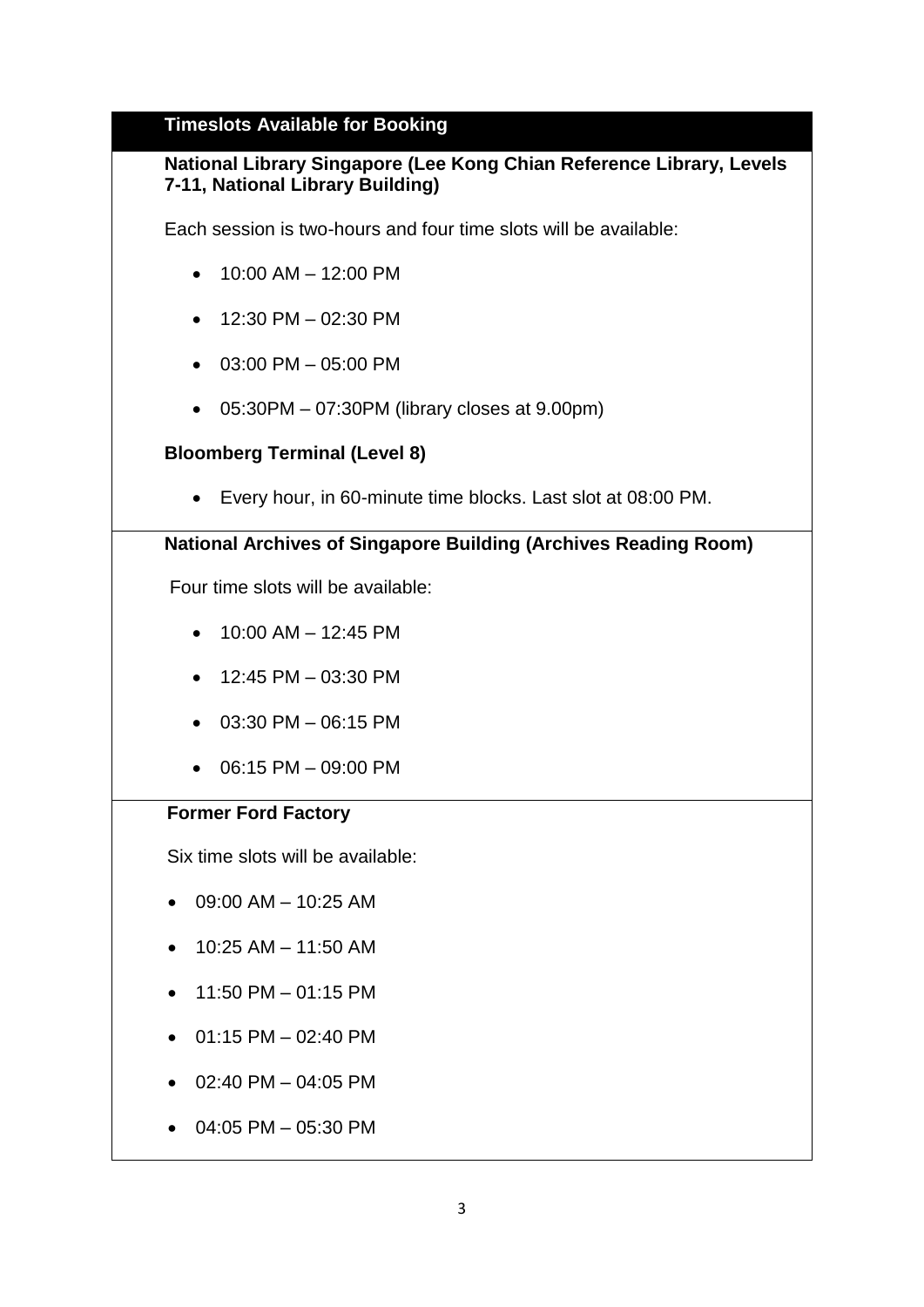### **4. For what purpose of visit do I need to make an online booking?**

To enter our libraries, you will need to make an online booking in advance. This allows libraries to better manage the crowd coming to the library at any one time. Bookings are not required for specific use of the Book Drops and Reservation Lockers, except The LLibrary. For The LLibrary, please make a booking when visiting or picking up reservation items (to be clear, no booking is required for the Book Drop.)

Patrons wishing to use the Bloomberg Terminal (1-hour booking) at the National Library Singapore (Lee Kong Chian Reference Library) are also required to book online to reserve their slot. Patrons with bookings are required to register at the Level 8 counter. It is not necessary to make a separate booking to enter the library.

### **5. Does everyone need to make a booking? What about children?**

Unaccompanied children are required to book their visit. Children (aged 12 and below) accompanied by parents or caregivers – do not require a booking. If you have booked a slot for your children, it is fine too.

### **6. What do I need to make a booking?**

You will need Internet access on a laptop or mobile device, a mobile phone number and a mobile device that can receive SMSes.

To enter our libraries and archives, please show your SMS booking confirmation to our staff.

If you would like an optional booking receipt, an email address is required.